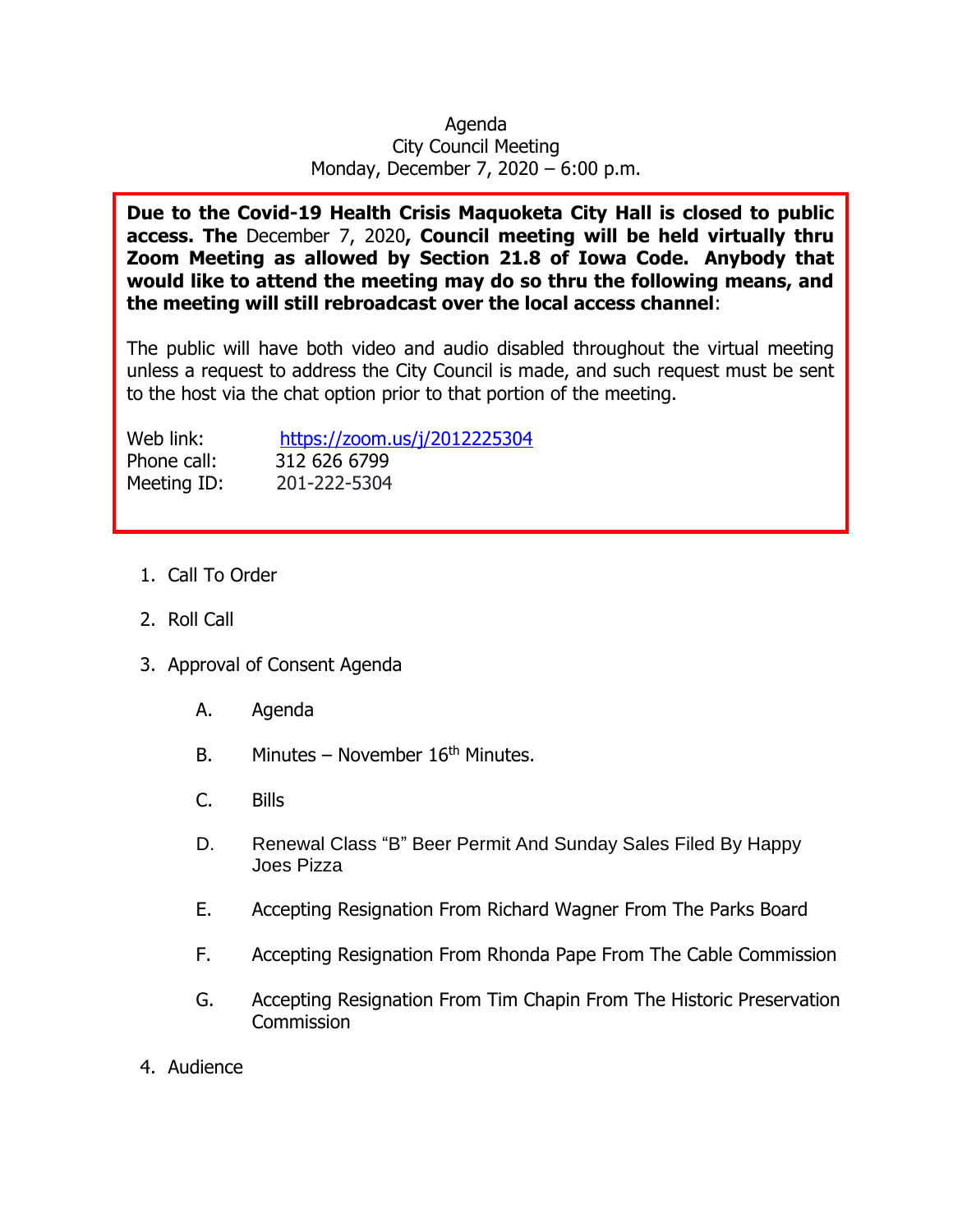- A. Proposed Housing Initiative Dan Fox
- 5. Public Hearing For 2020 Community Development Block Grant Community Development And Housing Needs Assessment
- 6. Public Hearing For 2020 Community Development Block Grant Sewer Application
- 7. Old Business
- 8. New Business
	- A. Resolution Approving Community Development And Housing Needs Assessment For The CDBG Program
	- B. Resolution Approving Submission Of CDBG Wastewater Application Including The Pledge Of Local Match For The Project
	- C. Resolution Rescinding CDBG Homebuyer Assistance Administrative Plan Amendment
	- D. Discussion And Possible Motion Reappointing Mayor Schwenker And City Manager Gerald Smith To The Jackson County Economic Alliance Board Of Directors
	- E. Discussion And Possible Motion To Approve Paying The October Invoice In The Amount Of \$18,484.79 To Bolton & Menk For The Platt Street Final Design Work
	- F. Discussion And Possible Motion To Approve Pay App #3 In The Amount Of \$135,727.59 To Connolly Construction For The Dearborn St. Sanitary Sewer Replacement Project
	- G. Discussion And Possible Motion To Approve Pay Request In The Amount Of \$52,627.41 To Connolly Construction For The Apple And Clark Manhole Replacement
	- H. Resolution Regarding The Collection Of Payment For City Costs To Abate Nuisances And Enforce Ordinances
	- I. Resolution Approving Calendar Year 2021 Budget For Maquoketa Municipal Electric Utility
	- J. Discussion And Possible Motion Approving The Submittal Of FY22 CIP Application Package To IDOT/FAA.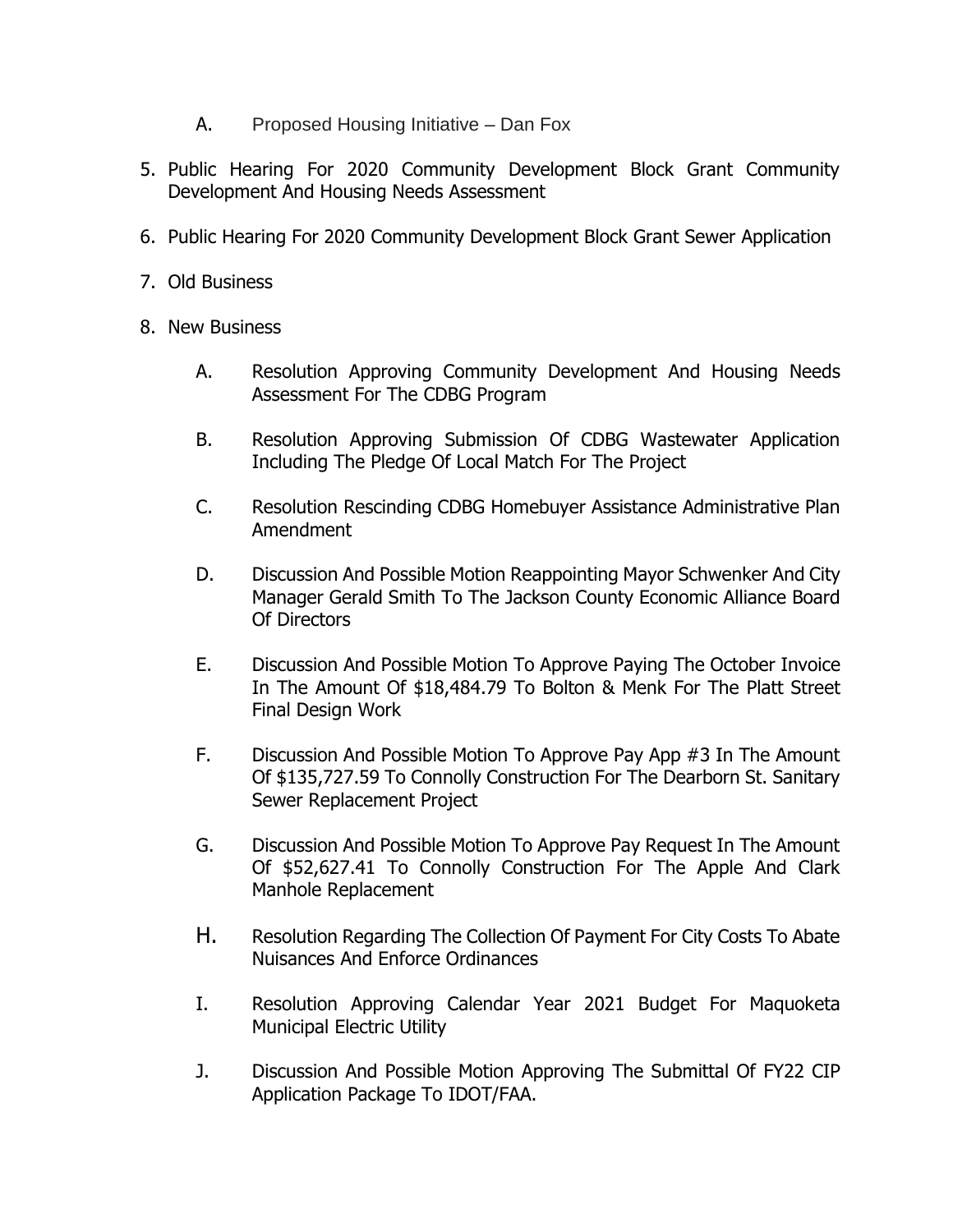- K. Discussion And Possible Motion Approving The Façade Project Change Order #3 In The Amount Of \$117,449.58 To Tricon Construction Group For Modifications To The 114 S Main, 206 S Main, 116 W Platt And 144 N Main And The Addition Of 138 S Main
- L. Resolution Approving New Tower Application Submitted By Wireless Group Consultants – Agent For US Cellular
- M. Discussion And Possible Motion To Set A Public Hearing On Monday, December 21st At 6:00 P.M. For The City's Community Development Block Grant To Provide Assistance To Persons In Jackson County In Response To The COVID-19 Pandemic
- N. Discussion And Possible Motion To Approve Payment In The Amount Of \$50,000 To 563 MAQ, LLC For Renovation Of 110 S Main
- O. Discussion And Possible Motion To Approve Payment In The Amount Of \$11,460.00 To The Northeast Iowa Agency On Aging For Services Provided Under The COVID-19 CDBG Grant
- P. Resolution Approving Addendum To Upper Story Housing Agreement
- Q. Discussion And Possible Motion To Approve The Commercial Interior Grant Application In The Amount Of \$5,000 For 119 S Main Street
- R. Discussion And Possible Motion To Approve The Upper Story Application In The Amount Of \$6,170 For 206 S Main Street
- S. Ordinance Adopting Title II Chapter 35 Building Code Board Of Appeals Of The City Of Maquoketa Code Of Ordinances – First Reading
- 9. City Manager Report
- 10. Mayor & Council Report
	- A. Discussion And Possible Motion Approving Mayoral Appointment Of Two Members To The Tree Board
	- B. Discussion And Possible Motion Approving Mayoral Appointment Of Three Members To The Library Board
	- C. Discussion And Possible Motion Approving Mayoral Appointment Of One Member To The Cable TV Commission